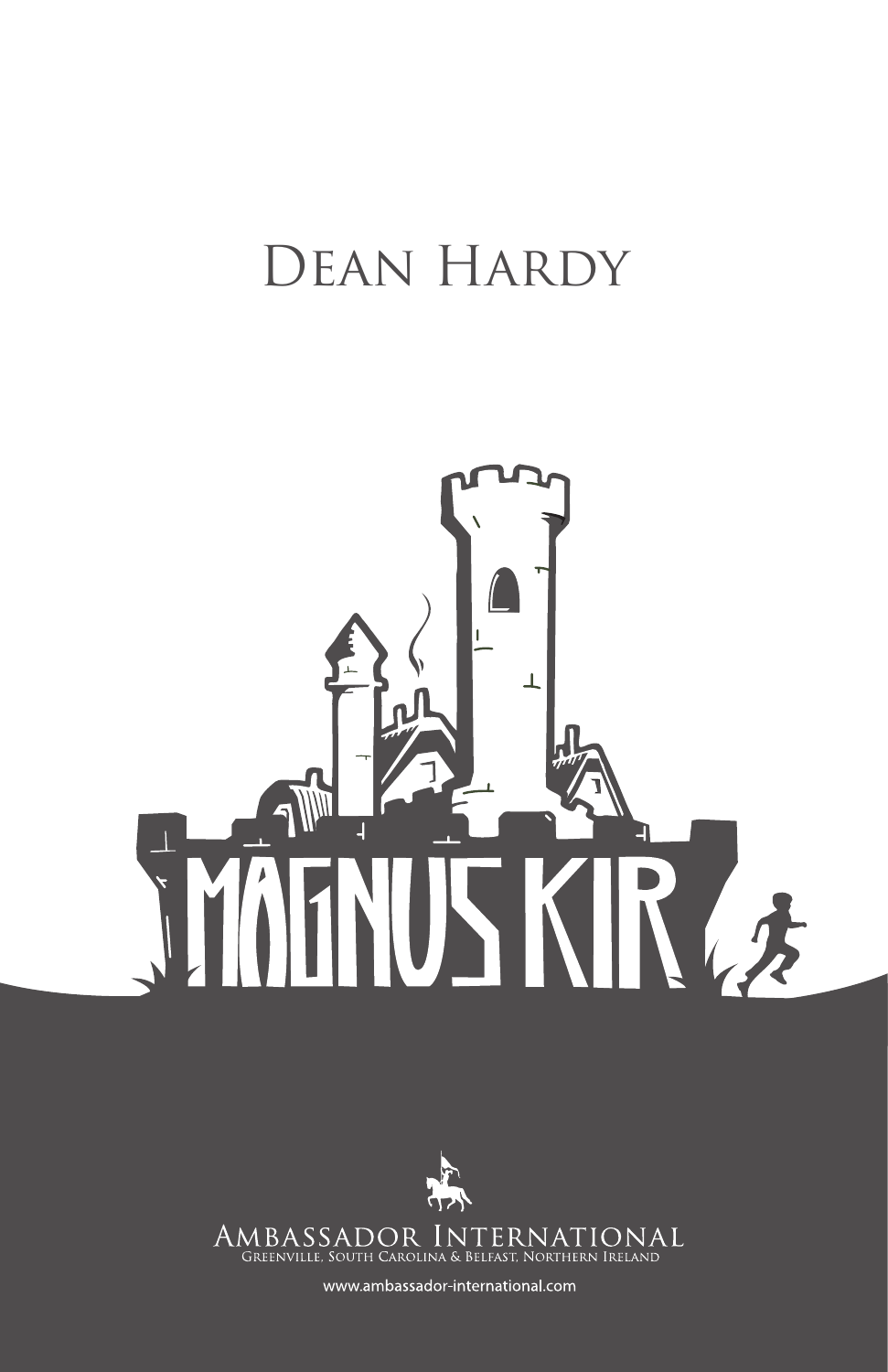## Magnus kir © 2011 Dean Hardy

All rights reserved

Printed in the United States of America

## ISBN: 978-1-935507-59-8

Cover Design & Page Layout by David Siglin of A&E Media Author photo by Angel Eye Portraits Edited by Kacie Dalton

ambassador international Emerald House 427 Wade Hampton Blvd. Greenville, SC 29609, USA www.ambassador-international.com

ambassador books The Mount 2 Woodstock Link Belfast, BT6 8DD, Northern Ireland, UK www.ambassador-international.com

*The colophon is a trademark of Ambassador*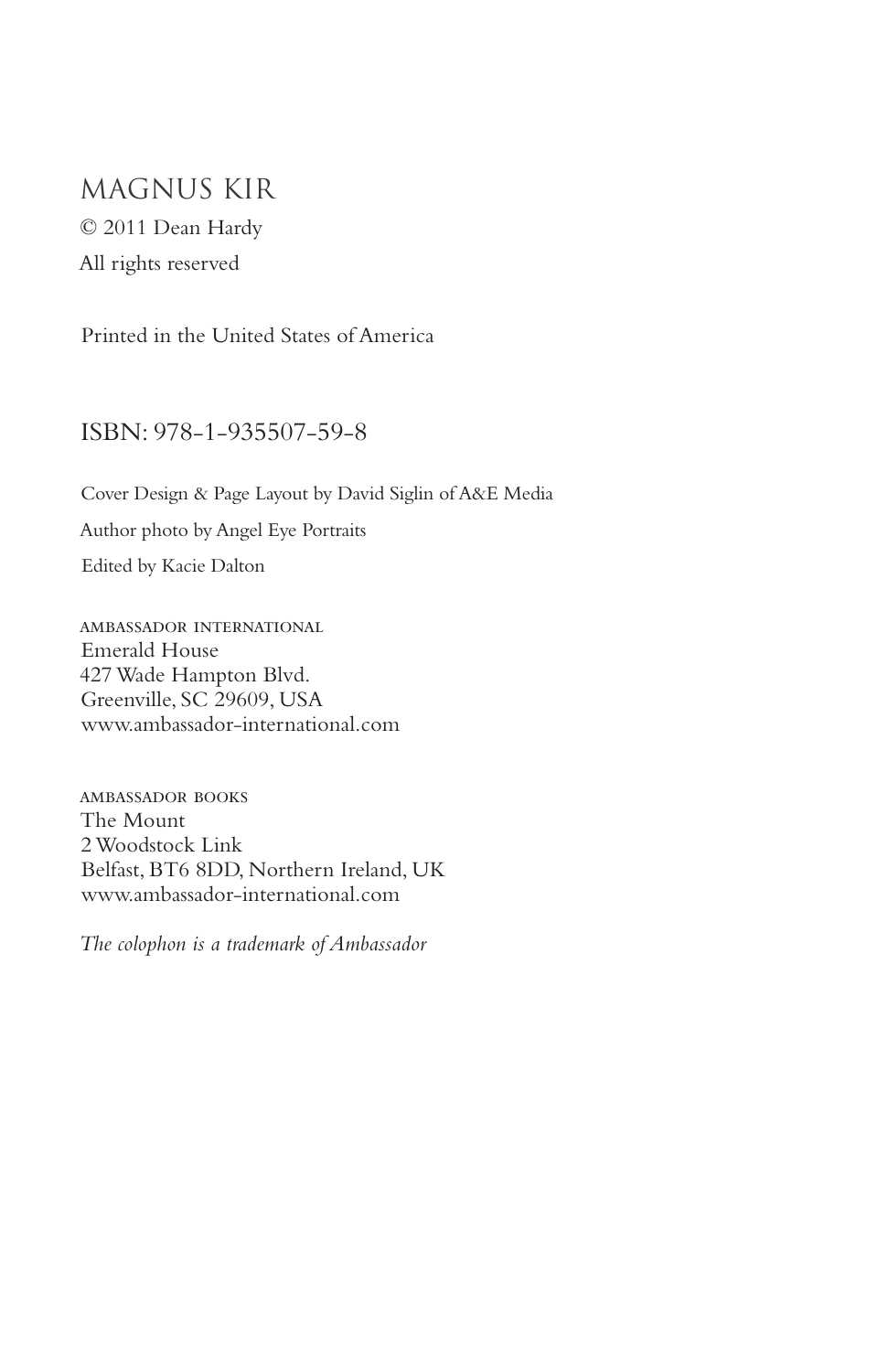## The Once-Dancing Townsmen

In early morning breeze wisped through the ivy-covered<br>window and funneled between the toes of a twelve-year-<br>old boy, causing him to squirm into his habitual good<br>morning stratch. Zack opened his eyes to the same sight he window and funneled between the toes of a twelve-yearold boy, causing him to squirm into his habitual good morning stretch. Zack opened his eyes to the same sight he had seen every morning since the day he was born. The glow of the moon had melted and the first sun had smeared burnt orange on his silicon ceiling. He didn't even rub his eyes; this first sun wasn't much brighter than the shimmering blue moon.

As the boy finished his stretch, he heard a strange whistle whiz overhead, finishing with a massive explosion. When his feet hit the dirt floor the ground uncontrollably rumbled. He burst out of bed and toward the cylindrical hole in the wall of his home. Zack brushed back the ivy that hung over his small portal and poked out his head. As another firework exploded, a breathtaking burst of blue reflected off Zack's glassy cheeks. His jaw involuntarily dropped open. Zack was so awestruck that he took no notice of little Curdie, who had sprung from her home nearby and screamed in glee. She ran toward the commons with a gaggle of other children, her arms bouncing and swimming through the air in excitement.

Little Zack vaulted out of his room and interrogated his mother on his way through the main portion of his adobe home. "Mom? Why didn't you wake me up? They've started without me!" As he pulled aside the curtain that was the door to his home, his mother barked, "Son, where do you think you are going?" Zack stopped in his tracks.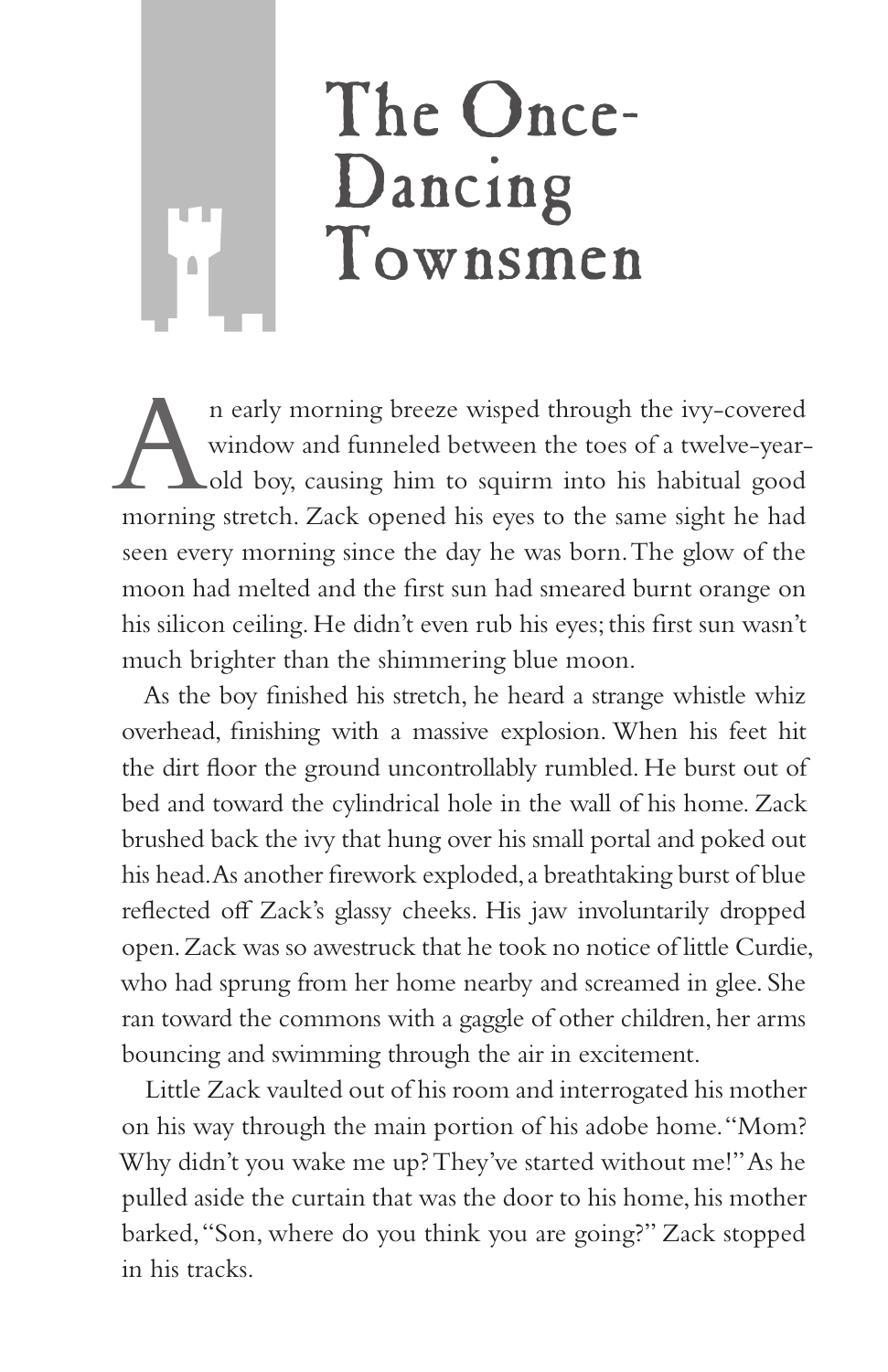"To the commons…," Zack snapped as he stood in the doorway.

"You know you need to eat before you go." Zack's mother dropped a plate full of eggs and a slice of bread on the table.

Zack hustled to his seat and sat in front of the plate while complaining, "Come on, Mom.… First you don't wake me up, then I have to sit here and eat? Joel and Ben are waiting on me and the fireworks have already started!"

"They can wait. You know that there will be at least two more hours of fireworks. The first sun just came up and we have plenty of time before the second sun makes it too bright for your fireworks."

"But I'll miss the commencement."

"No, you won't Zack. We have plenty of time before commencement and the grand finale. So eat up." Zack started devouring the eggs as his mother wandered back into the kitchen.

His mother quickly went back to work. She hovered over a large bubbling tub that sat on the kitchen's dirt floor and scrubbed away at last night's pots and pans. She yelled from the other room, "Zack, you do know why this day is so important, don't you? It's not all about fireworks and games.…"

Zack mumbled with his mouth overflowing with eggs, "Sure, it's the Day of Refuge."

"Well, I know you know what *day* it is, but why is it so important?"

"Um…." Zack continued to chew. "It's to celebrate our wall."

"Yes, but why?" his mother returned.

Zack looked puzzled and didn't answer.

His mother stopped washing the dishes, wrung her hands with a towel, and walked back over to the table. "Zack, years ago things were not like they are today. We didn't have our wall. Our people lived in fear of being attacked by our neighbors. Our men always had to be prepared for battle. There are apparently some pretty wild and strange creatures out there.… They don't look like us,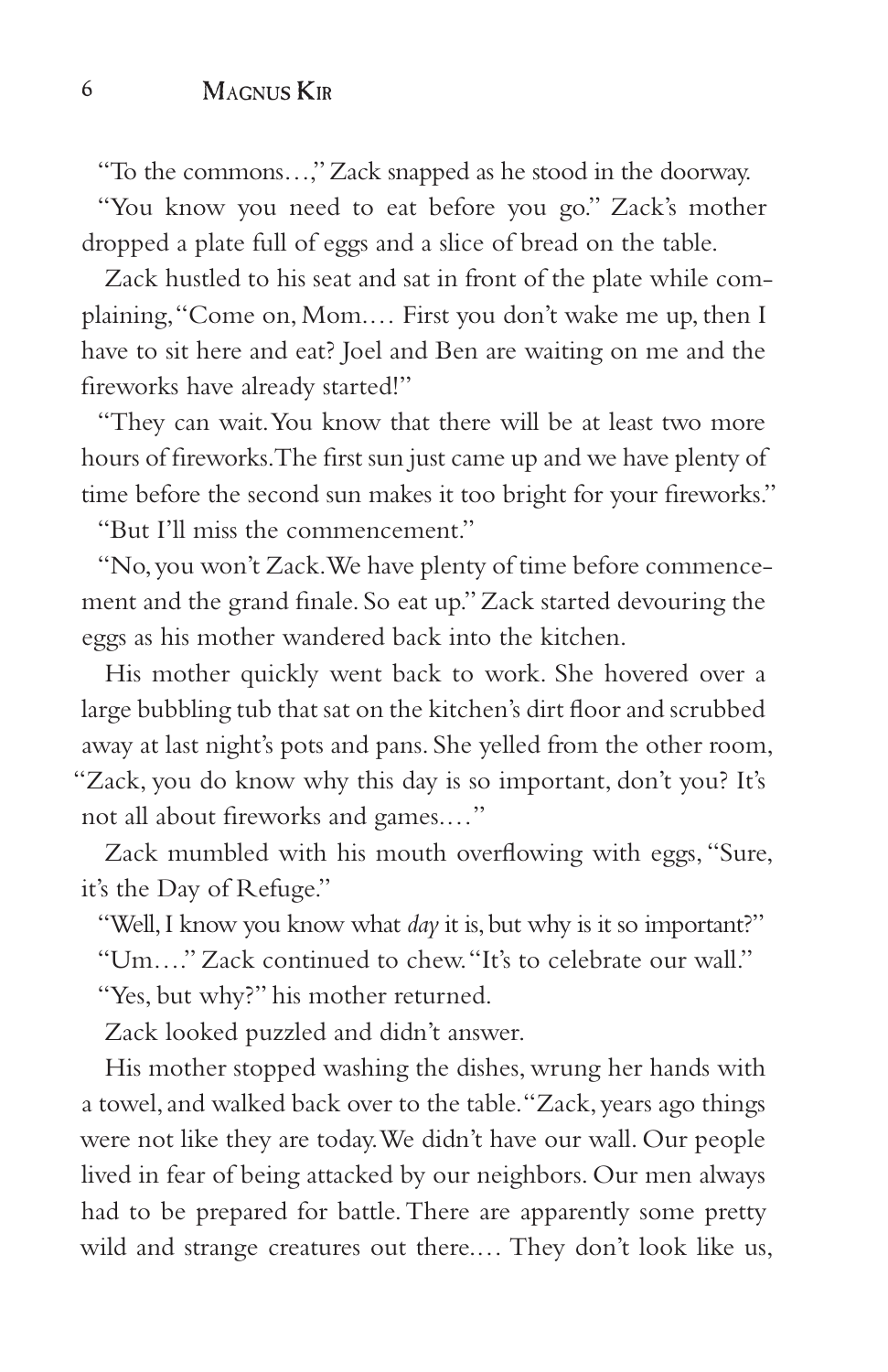and some are pretty vicious. Of course, they don't care about the laws of Magnus Kir."

Zack tilted his head and wondered aloud, "What do they look like, Mom?"

"Oh, I don't know, son; I haven't been there. And this all happened before I was born. But I do know that there were many battles with many different types of fierce beasts. It got to the point that one of our kings decided to just build a massive wall and be done with it; and that's what we did. Many people worked on this wall for years. You should be thankful for it."

Zack's mom was right. Their community was different; it had secluded itself. Zack's village was encompassed by a massive structure a great wall, if you will. It was no mere wall like those that are built to protect a farmer's flock or even the thick walls built to imprison society's criminals; this was a wall that was so massive that it would be the standard by which every future wall would be compared.

Zack gobbled down the last of his breakfast. "Oh, trust me, Mom. I'm thankful. Now can I go?"

His mother took a deep breath and reluctantly answered, "Yes, Zack, you may go."

With a flash he was out the doorway and had bolted toward the commons. He passed the community band that was tuning its instruments for a long morning's worth of music. He flew by the village's lone brew master who had all of his wooden cups set out on the outdoor tables and was tapping one of the barrels in front of his tavern. On his way through the village, Zack passed Ben's home, where his family was cooking a large piece of meat in their fire pit. He didn't see Ben, so he simply smiled and waved on his way by, assuming that his friend had already left.

Finally, he got to the center of town: the village commons. Oh, it wasn't much to look at. It was merely a large yard that sat at the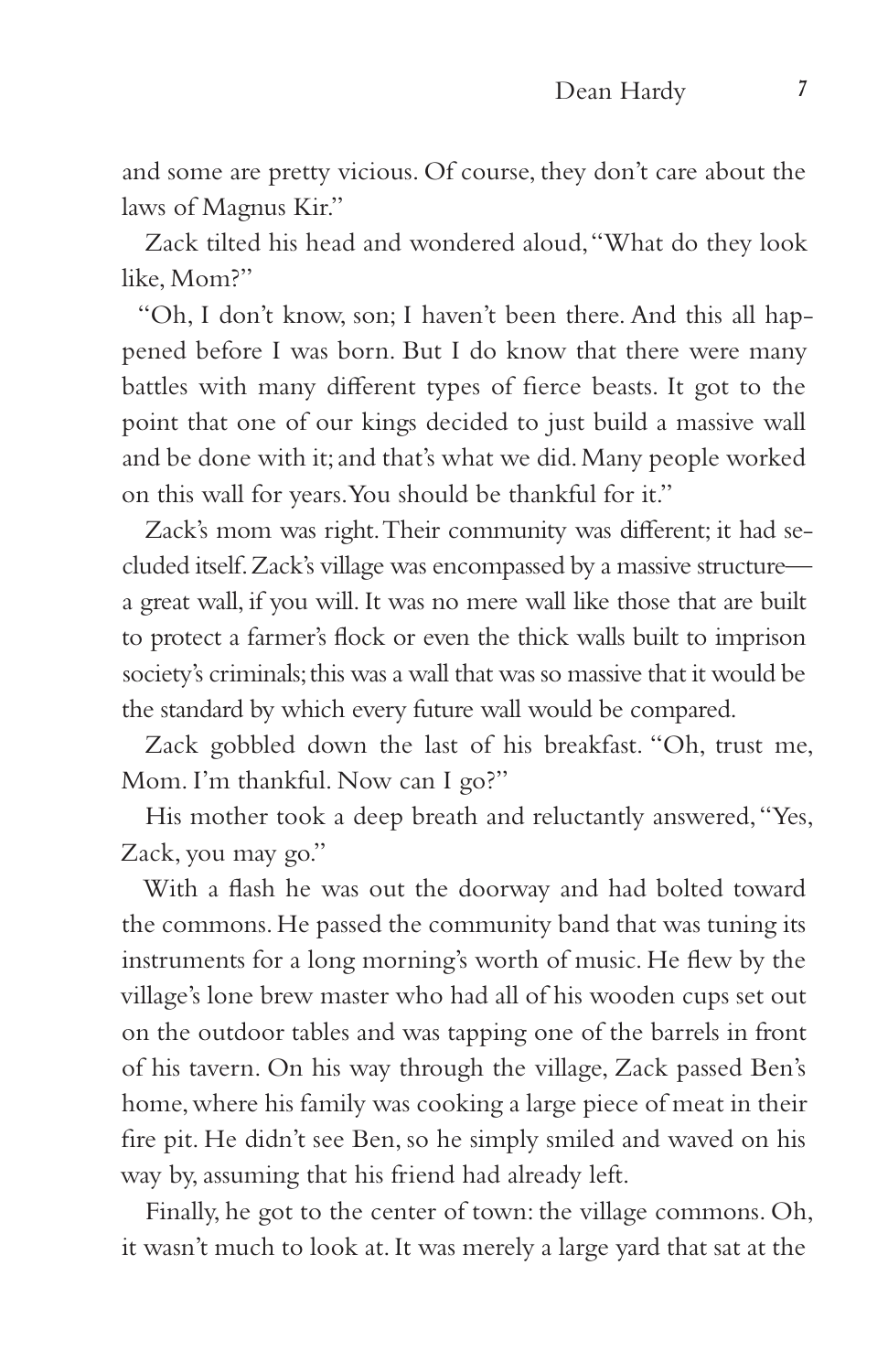foot of the king's White Tower. But for the children, it was where they congregated and played, and on the Day of Refuge it was the best seat in the house for the fireworks display.

Zack first met up with Joel. "Hey, have you seen Ben?"

"No, not yet," Joel replied.

"What do you want to do first?" Zack and Joel had a multitude of options for the day. The village was bustling with artisans setting up easels, warriors sharpening their swords and arrows, and apprentice chefs carrying their prized cuisine, offering up the smell of their wonderful delicacies as they passed by.

Joel asked, "Do you want to go out to the weapon competitions? Or we could go play 'knights and monsters' with the swords…."

"No, I don't want to go out of the commons; I want to keep watching the fireworks and pick a good spot for the commencement. Plus, that stuff doesn't even start for a while."

Joel questioned, "What's the big deal about commencement? The king comes out and his herald yells stuff from that book."

Zack couldn't put his finger on it, but there was something special about commencement. "I don't know.… I just like it." The most beloved part of Zack's day was when the king's herald stood before all of the inhabitants of Magnus Kir and told the story of the origins of the Day of Refuge. Only once a year was the *Palladia* (informally known as the *Book of Precedents*) scheduled to be presented and read, and while it was the same story every year, Zack couldn't wait to hear the retelling of the chronicle of the wall. The *Palladia* was a special book. Only the royal family and governing officers were able to study and read the words within that leather binding. Most of Magnus Kir's citizens didn't care, since it was mostly full of tedious rules and regulations, but Zack was curious about this book and would have given anything to be able to read for himself what was inside.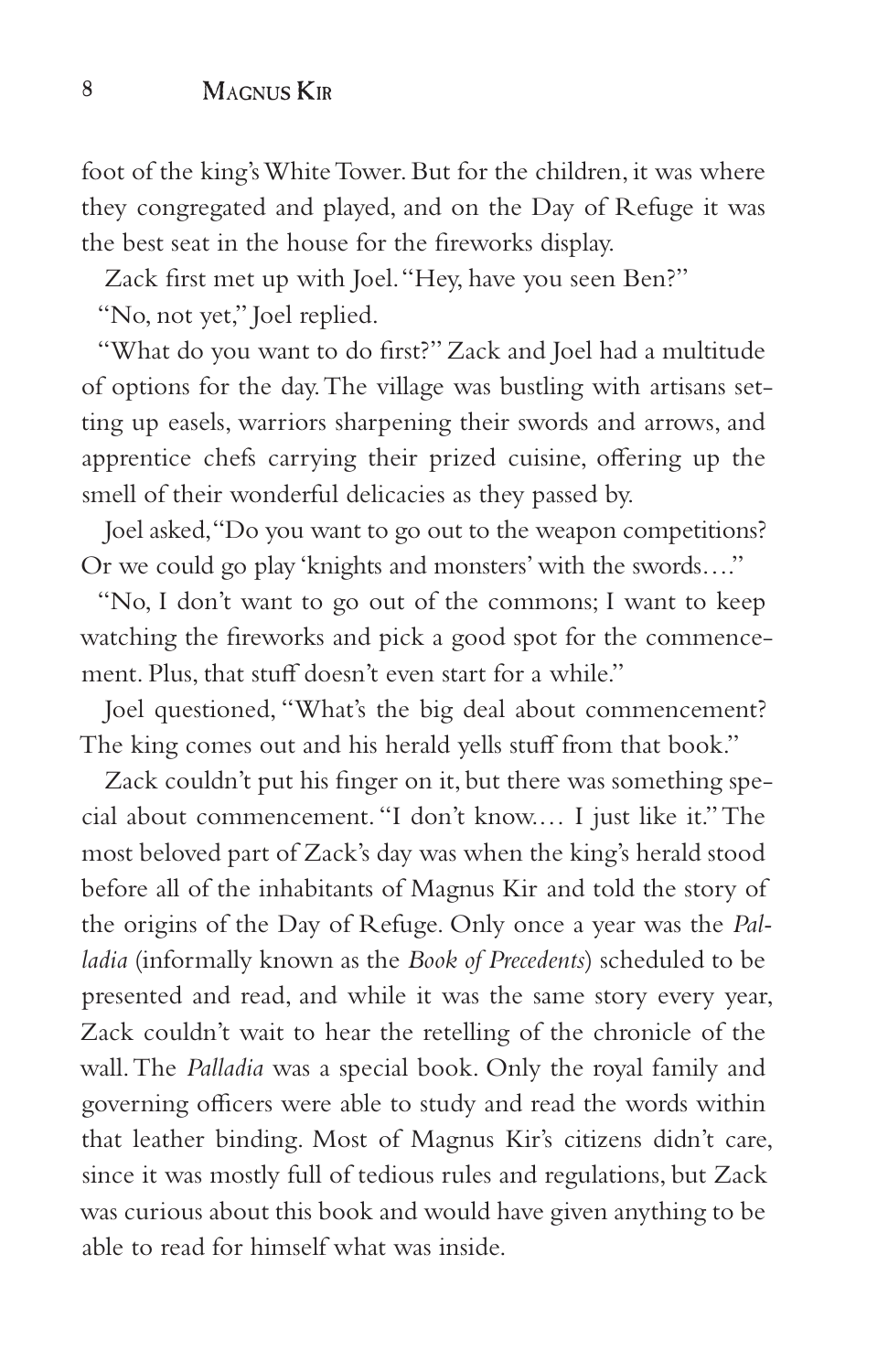Joel shouted over the crackling pyrotechnics, "Why don't we go see if the baker has put out some of his elderberry pies? It's right around the corner; we'll be back in no time."

Zack didn't answer; he just started running. Joel laughed and quickly followed.

A few minutes later the boys returned to the commons, along with Ben, whom they'd met on the way, as well as Curdie, who was always tagging along. Each had their faces splotched with elderberries. Zack wiped his face on his sleeve then noticed his shirt was streaked with blue goodness. "Oh, no. My mom's going to kill me."

At the base of the king's massive White Tower, a stone balcony protruded from those ivory walls. Zack quickly forgot about his messy shirt when he noticed that some of the servants were on the balcony preparing for the king's appearance. Zack and his friends hurried just underneath the ledge. Soon the rest of the community noticed and convened there as well. The king's servants had placed his modest throne a few feet from the edge of the ivory railing. The throne's red cushions and ornate woodwork revealed that this was a throne fit for a king. Blue and black flags embroidered with the symbol of Magnus Kir's wall flowed in the gentle breeze. Two of the king's servants stood beneath the flags with horns tilted up; they were prepared for his royalty to appear.

After much anticipation, King Amethyst emerged from the tablet-shaped doors of that grand tower. The trumpeters blew their horns, Zack and his friends clapped and cheered, and the rest of the community quickly followed suit. King Amethyst wore a dark purple cloak that dragged four feet behind him and was imprinted with a golden family crest across his back. He also had the Sword of the Kings strapped to his side, a sword that was once worn by King Jasper, the original king of Magnus Kir, and which had been worn by every king since.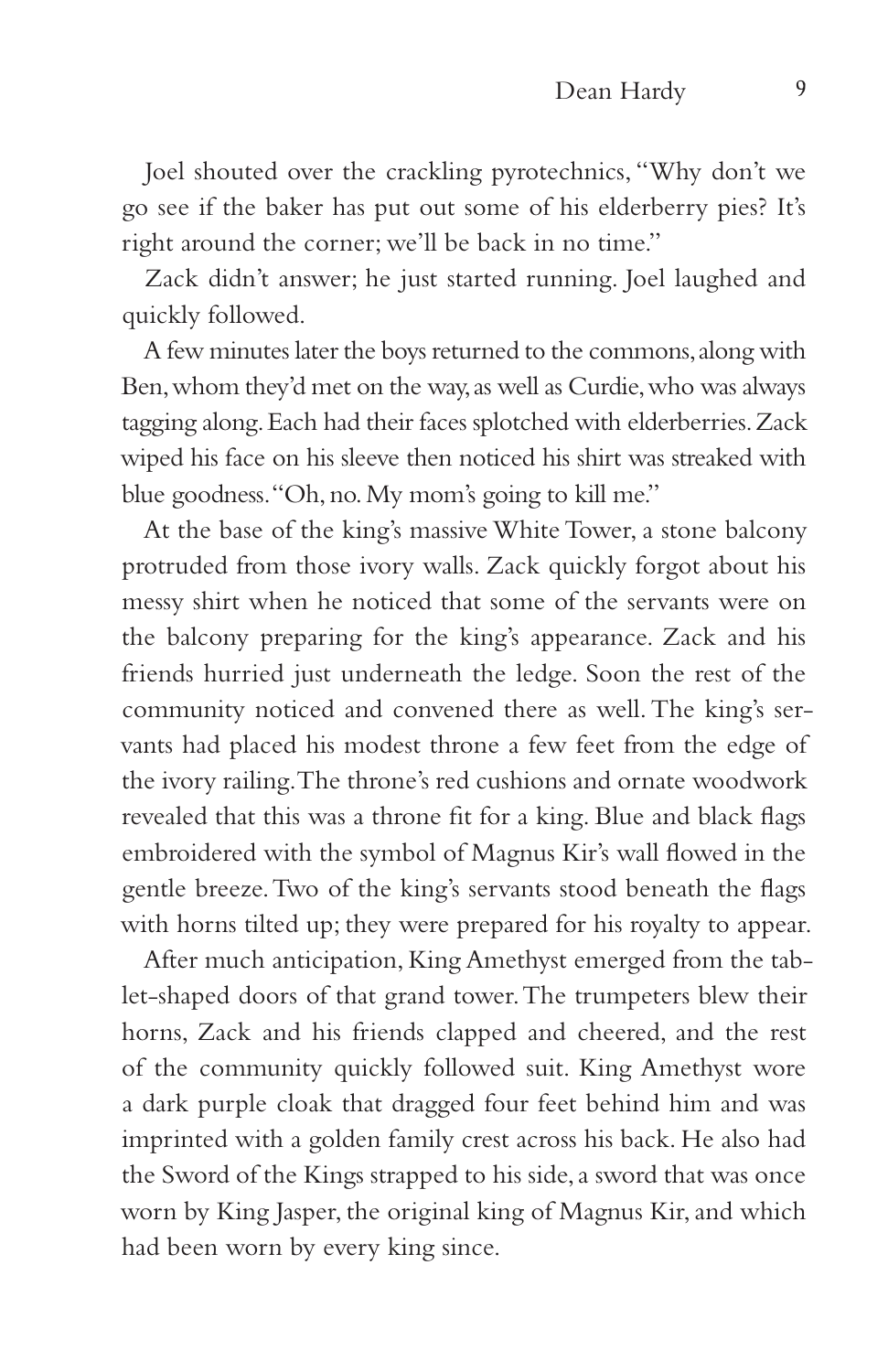Behind the king was a small procession of royalty. These were not his family, for this king had no family, but these were his officers—his herald, his guards, and even his servants—who followed him then stood in a perpendicular line behind him. The king waved with a smile on his face and triumphantly sat on his royal throne. He motioned to his herald, and the gentleman stepped forward and opened the leather-bound book.

Zack looked over at his friends to find Ben flicking Joel's ear. Ben covered his mouth, trying to restrain a laugh, as Joel rubbed his ear to try to stop the sting. Zack shook his head, but then he noticed Curdie at Joel's side, her eyes wide and fixed in anticipation for the telling of the great story and the celebration that followed.

Zack smiled and quickly turned back when he heard the herald proclaim in a voice that thundered with significance, "Many, many years ago, King Jasper decreed that we would become an isolated nation. After centuries of conflict with surrounding countries and various creatures, the death of our clansmen, and when no amount of diplomacy could bring peace and harmony to our society, our wise king declared that we would build this edifice: our refuge, our sanctuary, our wall. These were the words of King Jasper's decree:

'The wall is to be built the height of five of our tallest men and the same distance wide. It should be made with the most durable stone and formed into place with our thickest mortar. Both sides of the wall shall be tilted and skewed in such a way as to keep our young ones safely inside and our enemies conveniently unable to enter. The outside of our wall will be embedded with broken pottery, glass, and fractured tools so that any attempt at climbing our wall would result in serious injury. With the building of this refuge, we will save our people.'"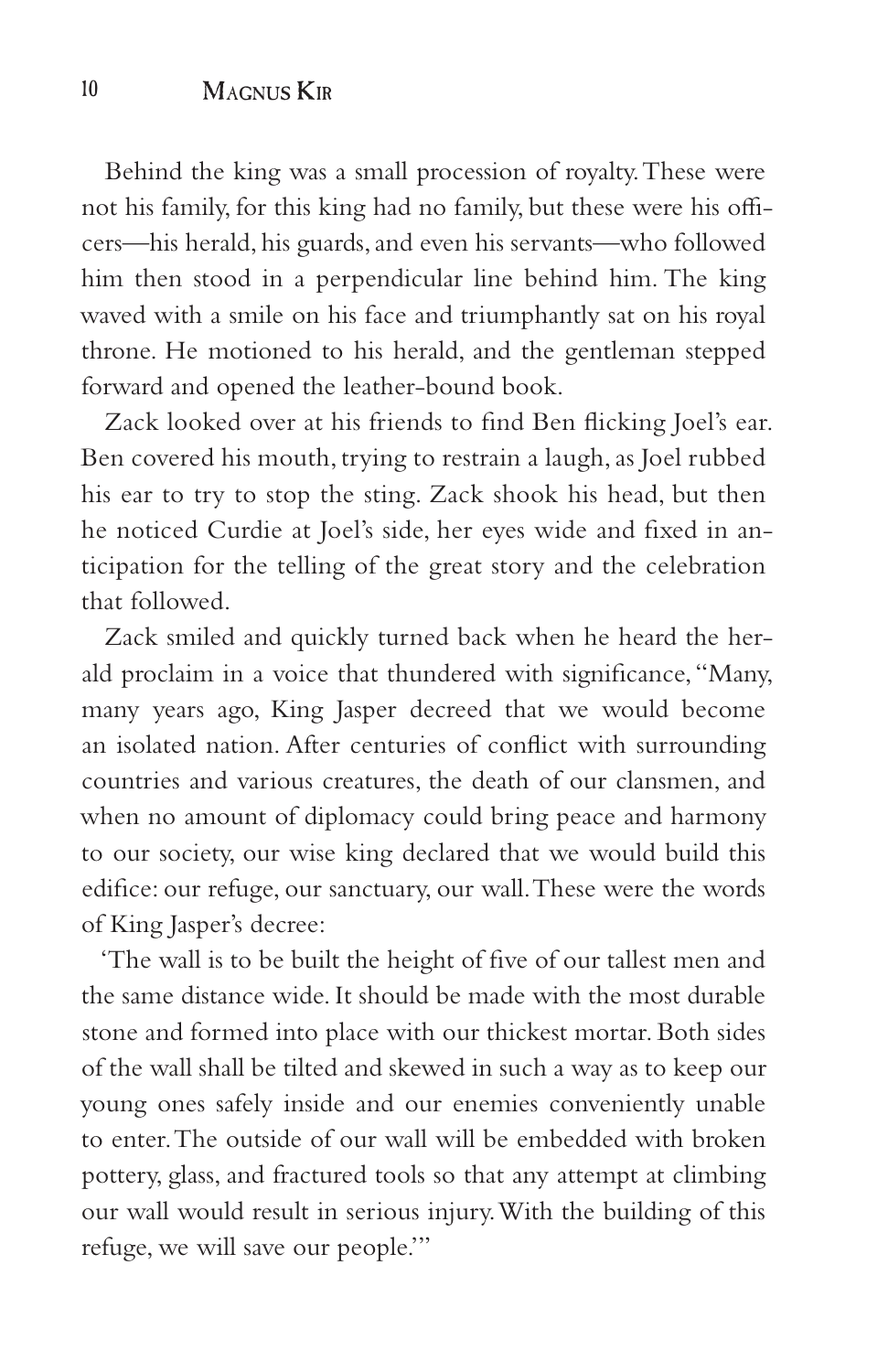The herald took a breath. "'It took over a century and the reign of two more kings to finish the wall. But on this day, in the tenth year of the reign of King Chalcedon, the wall was completed." After finishing his speech, the herald gently closed the *Book of Precedents*, bowed to the king, and walked into the palace to return the beloved book to the room of antiquities.

With the crowd still silent, the king stood with his purple robe flowing in the wind and his golden crown shimmering. He then proclaimed with arms opened wide, "Let us celebrate our security, our safe asylum, and that which brings us our safety: our wall. I proclaim, with my authority as king, that the celebration of our wall will now commence!" With this declaration, the crowd roared, the fireworks exploded in their grand finale, and the band bellowed its song. Dancing erupted in every corner of town. The king, after his proclamation, waved to the crowd and withdrew to the inner sanctum of his palace.

The atmosphere was one of sheer joy. The streamers flowed and the ground thundered with the stomping of villagers' feet. Food and drink were abundant, and families and friends rotated between the feasting tables, sporting events, and dances on the green.

After a plentiful lunch, Zack circled up with Ben and Joel and a handful of friends to play a game they had invented. (The boys said that Curdie, although she said she was tough, wasn't allowed to play. So she sat with folded arms and pouty face at a nearby table.) Each of the boys held hands and ran round and round until one of them couldn't hold on any longer and would fall to the ground. This game, which they called "rattletraps," inevitably ended with each and every one of them tumbling to the ground and laughing uncontrollably. After one of these contests, all of the boys gleefully piled on Zack, since he was the first to fall to the ground. As he was lying there among the adolescent bodies,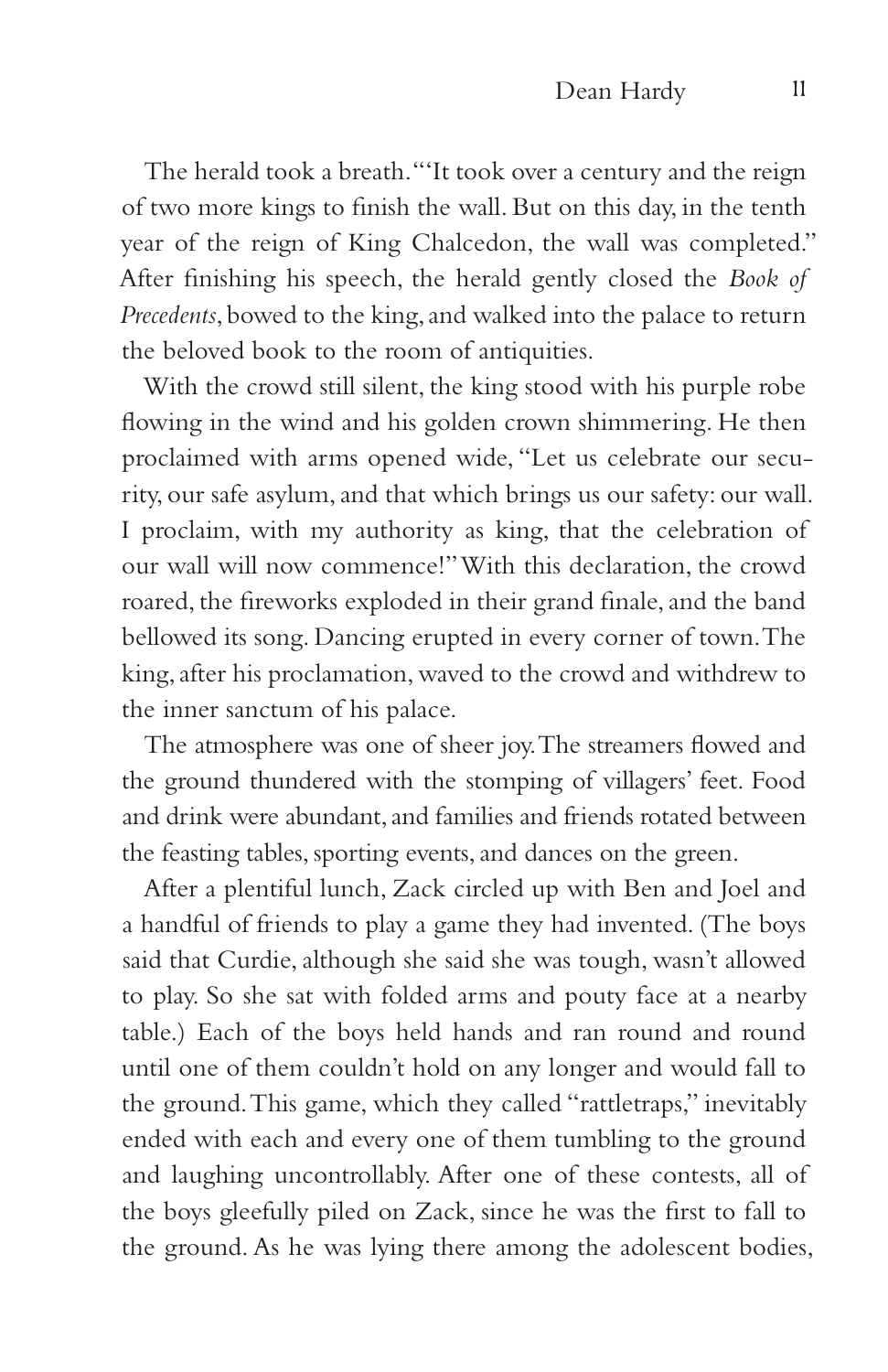an arrow appeared from thin air and pierced the ground with a quick "thwwp," just inches away from him. It stuck straight out of the grass right in front of his eyes. Even with his body tense with terror, he was still able to let out a terrifying scream; the boys around him scattered. Panic ensued.

The same messenger who had previously heralded in the celebration of the Day of Refuge now exclaimed at the top of his lungs, "Arrows!" The bands' instruments clanked as they hit the ground; the performers had all run for cover. Easels and tables toppled over as parents rushed to grab their children.

While everyone else in the town scurried from danger, Zack could not get up. He was so shocked by his near-death experience, his muscles would not move! While he gawked at the enlarged dart that nearly took his life, he was unaware that arrows sporadically landed across the commons where the townsfolk were once dancing. His mother spotted him from the other side of the green and yelled, "Get up, Zachary! Run!" Since Zack's father had passed away many years earlier, his mother was forced to look helplessly to the other men in the crowd for help.

Curdie sat under a wooden picnic table nearby and watched in terror as another arrow pierced within inches of Zack's arm. She couldn't stand it. Somehow she thought covering her ears with her hands, closing her eyes, and screaming in horror would fix things.

When Zack still did not move, Jameson, the town's blacksmith, lumbered across the yard and picked Zack up by the belt. As Zack dangled from the arm of the strongest man in town, his world distorted into slow motion. He scanned the landscape and noticed that there were quite a few arrows that had been shot into the yard. He started to count the number of arrows but stopped when his eye fixed on something else. A solemn, motionlessness figure lay on the ground: a woman dressed in white. An arrow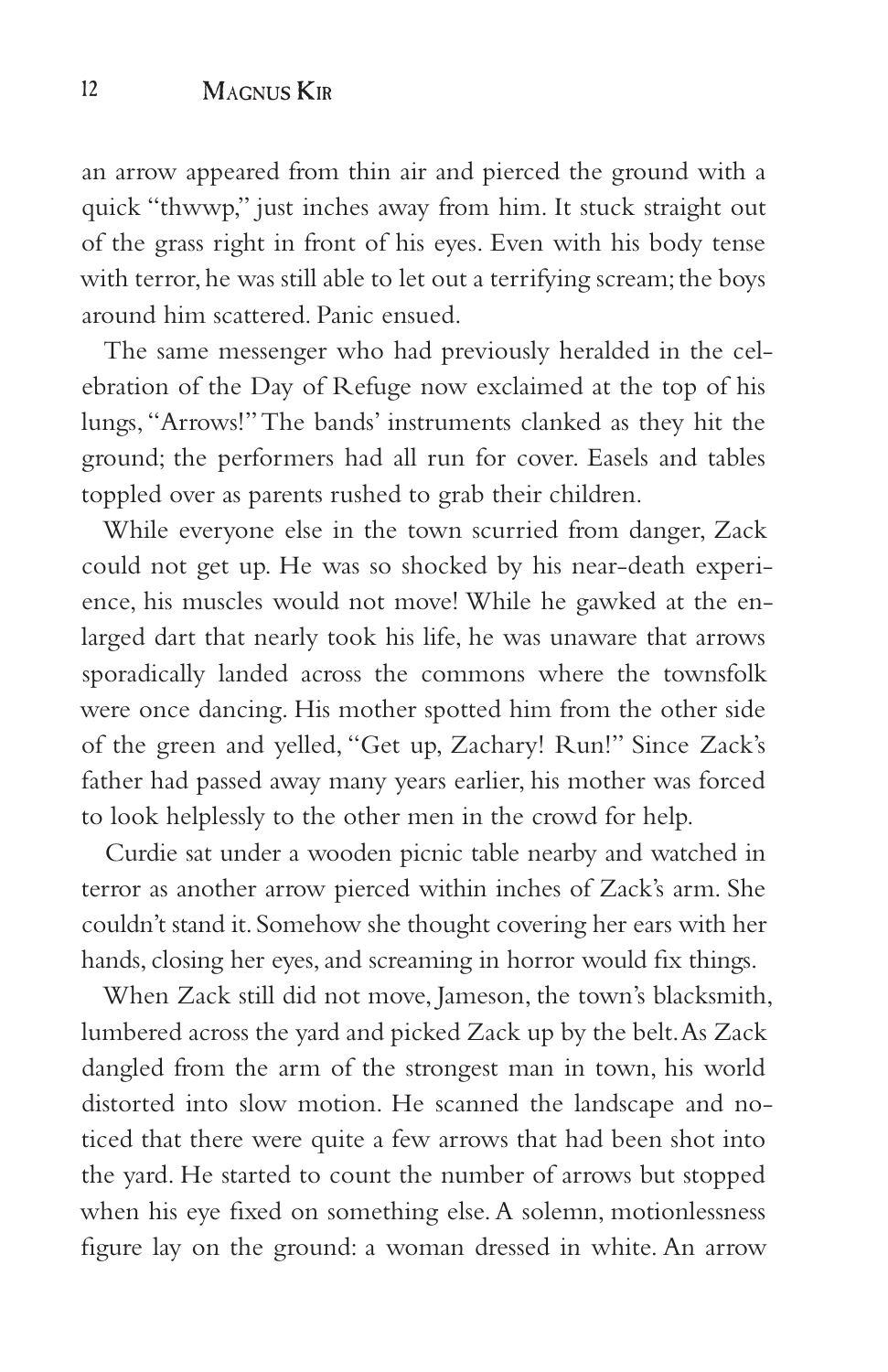had pierced her side and the red of her lifeblood stained her once immaculate dress.

After a few minutes passed and the arrows subsided, the mother of the young woman ran to her side, screaming, "Maybelline! Maybelline! Oh, Maybelline …"

Others followed, including the village physician, but his intervention was too late. The young woman was gone. The mother, after her initial shock, began screaming about the wall and at the wall, and even to that individual beyond her grasp. "Who could have done this? What horrible creature you must be to shoot arrows over our wall! You've killed my daughter … my only daughter.…" As the women of the community tried hopelessly to calm the grieving mother, whispers permeated the crowd.

One uttered, "Do we need to make it taller?"

"Heightening the wall would be a daunting task," said another. "Sure we could make it taller, but would it keep this sort of thing from happening? Their arrows could pierce the moon!"

While all of this commotion was occurring, a small mob of people appeared on the horizon. They were shouting and screaming indistinct noises that could not quite be made out. Zack tugged on his mother's arm. "Mother, look over there! What are they doing?" She just stared at the mob with eyes squinted and brows furrowed as if she hadn't heard the question. As Zack looked intently into the distance, someone grabbed his hand. He looked down; it was Curdie. He shook her off as he normally did, but this time was different. He glanced back at the dead woman lying on the ground, then at the oncoming mob, then he looked down at Curdie; all he could see was the top of her head, but he could distinctly hear her soft sobs. As he reached down to take hold of the hand he'd cast off, Curdie's head leaned against his arm. A soft whisper followed. "It's going to be all right, Curdie."